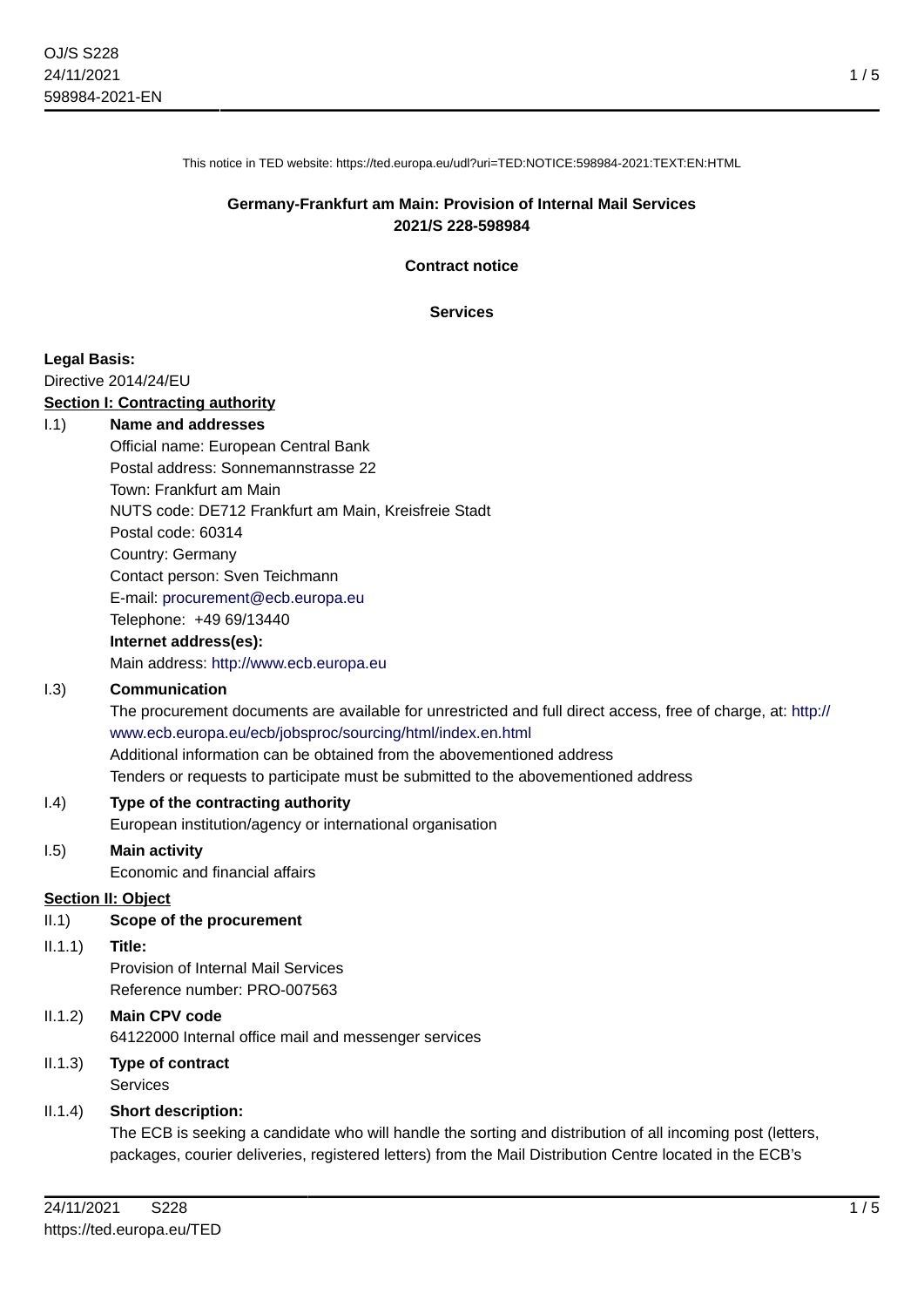Main Building as well as the processing of all outgoing post. The contractor shall provide these services autonomously as a managed service by set service levels and KPI`s.

The Candidate shall be able to provide the services in-house at the ECB's premises.

The services will be delivered mainly for the three premises of the ECB in Frankfurt am Main:

— the Main Building (MB) on Sonnemannstrasse 20,

— the Eurotower (ET) on Kaiserstrasse 29 and

— the Japan Center (JC) at Taunustor 2.

Some of the services could occasionally be required at external venues, also outside the Rhine-Main area. Staff presence for the services covered under the contract will be required from Monday to Friday 07:00 to 18:00.

# II.1.5) **Estimated total value**

Value excluding VAT: 1 500 000.00 EUR

II.1.6) **Information about lots**

This contract is divided into lots: no

## II.2) **Description**

## II.2.3) **Place of performance**

NUTS code: DE7 Hessen

## II.2.4) **Description of the procurement:**

The scope of this contract covers a broad range of tasks:

— daily collection and transportation to and from the Frankfurt Mail Sorting Centre;

— distribution of external and internal mail throughout the ECB. This is currently performed with 4 distribution rounds per day where incoming post is delivered, and outgoing post collected from the mail distribution points on each floor;

- mail shuttle between buildings to distribute internally processed mail between the ECB's buildings;
- regional courier services (an on-demand service) to send items via courier within the Rhine-Main area;
- periodic collection of customer feedback;
- optional: scanning of incoming post.

The successful candidate shall provide key staff with German and English language skills, more information and details of the above services will be provided at a later stage in the Invitation to Tender.

The successful candidate shall operate the services under its own responsibility and shall in particular provide the staff, the supervision, the management skills and the resources to ensure that the services are delivered in accordance with the ECB requirements.

Tenderers are hereby informed that the take-over of the services from the current contractor may be qualified as a transfer of undertaking within the meaning of Article 1 of the Directive on the transfer of undertakings and the corresponding provisions of national law (e.g. Section 613a of the German Civil Code). This means that the successful tenderers may be obliged to take over all staff engaged by the current contractors for the performance of the contract. The staff may, however, raise objections against the transfer of their employment relationship.

# II.2.5) **Award criteria**

Price is not the only award criterion and all criteria are stated only in the procurement documents

#### II.2.6) **Estimated value** Value excluding VAT: 1 500 000.00 EUR

# II.2.7) **Duration of the contract, framework agreement or dynamic purchasing system** Duration in months: 36

This contract is subject to renewal: yes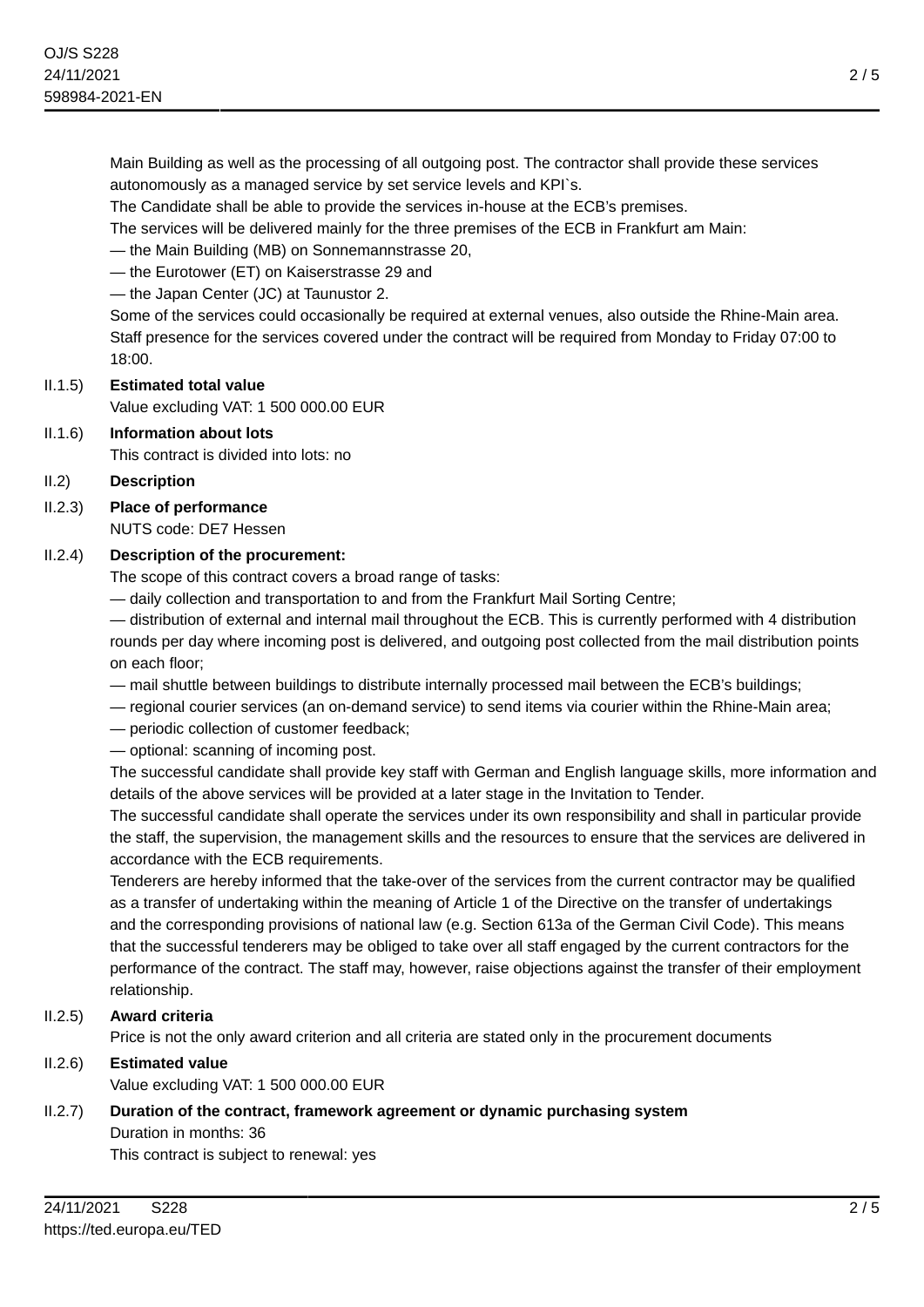Description of renewals: Upon satisfactory performance the ECB may extend the contract by 12 months. The total contract duration shall not exceed 48 months. II.2.9) **Information about the limits on the number of candidates to be invited** Envisaged minimum number: 5 Objective criteria for choosing the limited number of candidates: As stated in the procurement documents. II.2.10) **Information about variants** Variants will be accepted: no II.2.11) **Information about options** Options: no II.2.13) **Information about European Union funds** The procurement is related to a project and/or programme financed by European Union funds: no II.2.14) **Additional information Section III: Legal, economic, financial and technical information** III.1) **Conditions for participation** III.1.1) **Suitability to pursue the professional activity, including requirements relating to enrolment on professional or trade registers** List and brief description of conditions: As stated in the procurement documents. III.1.2) **Economic and financial standing** Selection criteria as stated in the procurement documents III.1.3) **Technical and professional ability** Selection criteria as stated in the procurement documents III.2) **Conditions related to the contract** III.2.2) **Contract performance conditions:** In line with the terms and conditions of the draft contract. See details in the procurement documents. **Section IV: Procedure** IV.1) **Description** IV.1.1) **Type of procedure** Competitive procedure with negotiation IV.1.3) **Information about a framework agreement or a dynamic purchasing system** IV.1.4) **Information about reduction of the number of solutions or tenders during negotiation or dialogue** Recourse to staged procedure to gradually reduce the number of solutions to be discussed or tenders to be negotiated IV.1.5) **Information about negotiation** The contracting authority reserves the right to award the contract on the basis of the initial tenders without conducting negotiations

- IV.1.8) **Information about the Government Procurement Agreement (GPA)** The procurement is covered by the Government Procurement Agreement: no
- IV.2) **Administrative information**
- IV.2.2) **Time limit for receipt of tenders or requests to participate** Date: 20/12/2021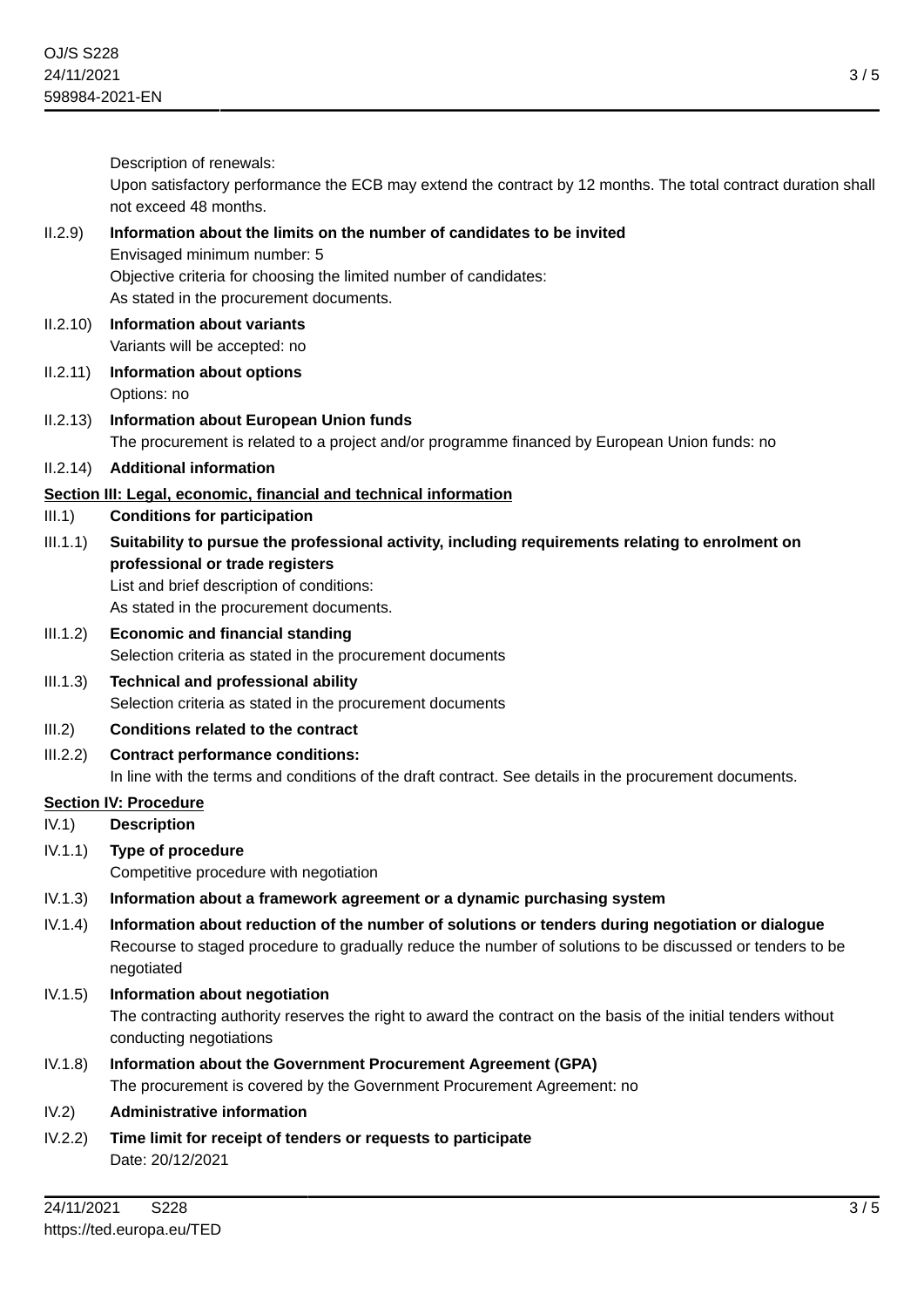Local time: 12:00

- IV.2.3) **Estimated date of dispatch of invitations to tender or to participate to selected candidates** Date: 14/01/2022
- IV.2.4) **Languages in which tenders or requests to participate may be submitted: English**
- IV.2.6) **Minimum time frame during which the tenderer must maintain the tender** Duration in months: 6 (from the date stated for receipt of tender)

# **Section VI: Complementary information**

VI.1) **Information about recurrence** This is a recurrent procurement: no

VI.2) **Information about electronic workflows** Electronic invoicing will be accepted

## VI.3) **Additional information:**

This tender procedure is conducted via the ECB's electronic tendering system (e-tendering) which can be accessed via the following internet address:

<http://www.ecb.europa.eu/ecb/jobsproc/sourcing/html/index.en.html>

If you have not used the ECB's electronic tendering system before, you need to register via the above link (click on 'Register'). Subsequently to the registration, you will receive an automated notification with your user credentials to log in (click on 'Login') and to access the tender documentation. Please note that:

— A registration to the above system is only required once and you can reuse your user credentials in all future procedures of the ECB which are conducted via the above system. Therefore, please keep your user credentials for the future;

— In case you should have participated in previous ECB tender procedure(s) in the past which were conducted via the ECB's prior online system, you nevertheless need to register once to the ECB's electronic tendering system under the above address;

— Your mere registration does not constitute an application/tender. You must submit your application/tender via the ECB's electronic tendering system as further instructed in the application/tender documentation.

The system reference number for the above procurement is: RFX-PT-2021-000095: PRO-007563-R1-Provision of Mail services

To download the tender documents, log on to the ECB's electronic tendering system with your login and password. Expand the field 'Public Tenders – Upcoming Events'. Click on 'Click to request an invitation to this event' for the above procedure and close the new window which opens. Once the request is completed (this can take a few minutes), the status of the participation request will change to 'Invited' and the RFx documentation will be accessible via the RFx tab.

Under the above link you also find user guides for detailed information on how to use the system and contact details for technical support.

Should you require technical help when using the system, please contact the ECB's technical support .team at [sourcing.support@ecb.europa.eu](mailto:sourcing.support@ecb.europa.eu) by quoting the reference number and the problem experienced.

Any other queries relating to this procurement procedure and the content of the procurement documentation shall be submitted as message via the ECB's e-tendering system (under the tab 'Discussion').

The ECB endeavours to answer all queries as quickly as possible but cannot guarantee a minimum time response. The ECB shall not be bound to reply to queries received less than seven calendar days before the time-limit for the submission of tenders.

The tender procedure shall be open on equal terms to all natural or legal persons resident or located in the European Union and to all natural and legal persons resident or located in a country which has ratified the World